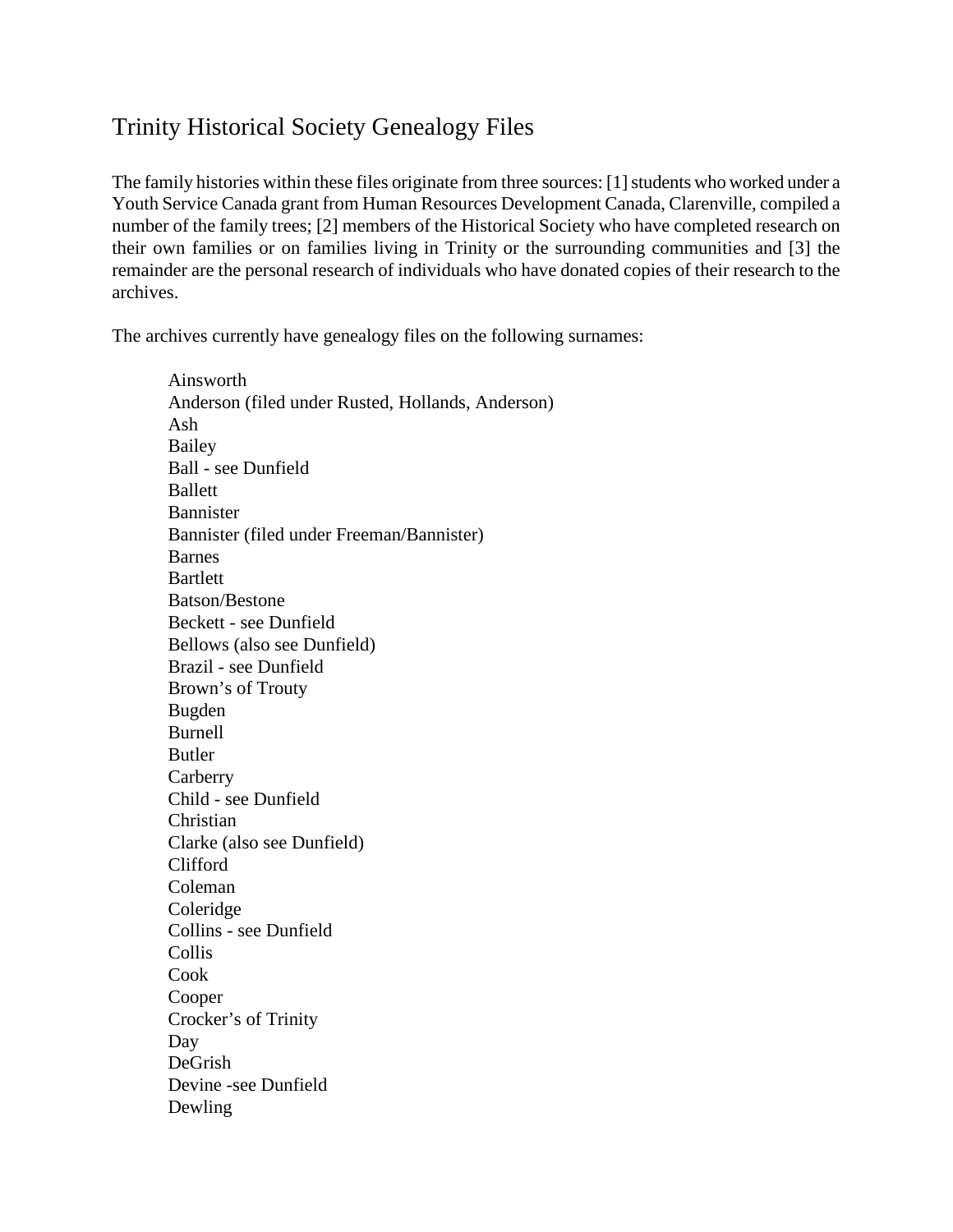Dewling Family Reunion Didham Dunfield genealogy of Ball, Beckett, Bellows, brazil, Child, Clark(e), Collins, Devine, Doherty, Fleet, Hancock, Hodder, House, Hurdle, Ivany, Johnson, King, Marsh, Morris, Paul, Pardy, Ryall, Sheppard, Skinner, Spurrell, Stone, Tait, Way, White, Wiseman and Woolridge Doherty -see Dunfield Early Etheridge Farnham Field Fifield/Ford/Sheppard Fleet (also see Dunfield) Ford (also filed under Fifield/Ford/Sheppard) Fowlow Freeman/Bannister Gardner **Garland** Gents/Ghents Gill Goldsworthy Gover's of Trouty Green Guppy Hancock - see Dunfield Hart Hayter Hewitt Hiscock Hiscock, Manuel, Wells and Whelan Hodder (also see Dunfield) Hollands (see also Rusted, Hollands, Anderson) House -see Dunfield Hunt Hurdle (also see Dunfield) Ivany/Ivymy (also see Dunfield) Janes **Jestican** Johnson (also see Dunfield) Jones Kane Kelly Kelson King (also see Dunfield) Late/Lait/Laite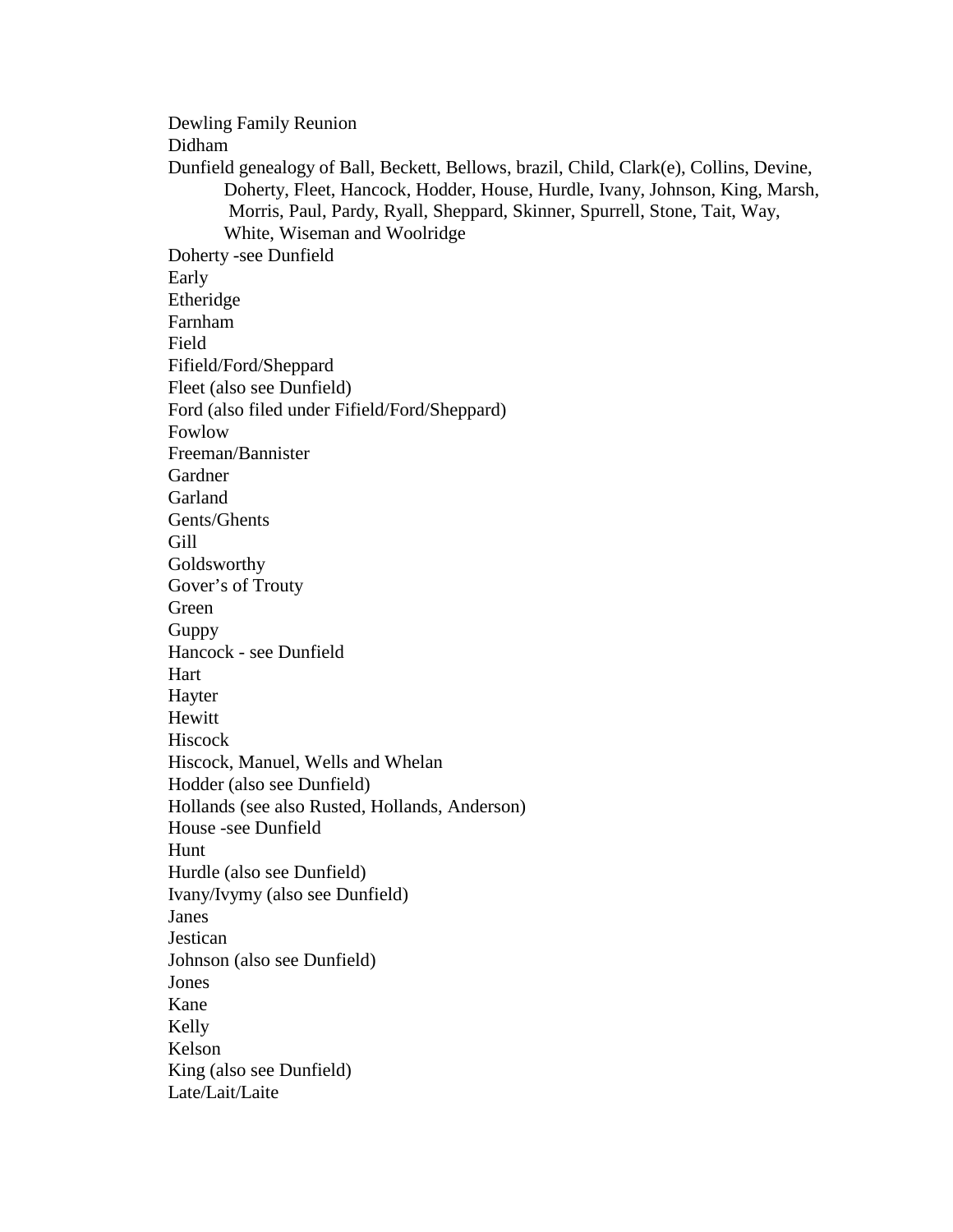Lavender Leonard Locke's of Trinity Lockyer Long Lucas Maidment Manuel (filed under Hiscock, Manuel, Wells, Whelan) March of Green's Harbour (filed under Lockes of Trinity) Marsh/Mesh/Mish (also see Dunfield) Marshall Maybee McGrath Miller Moores Morris - see Dunfield Morris' of Trouty Morrison Newall/Newel/Nowell Newhook Nurse Paul -see Dunfield Pardy -see Dunfield Peddle Penney **Piercey** Pinhorn Pitcher Pittman Ploughman Pottle Randell Reid of Green's Harbour (Filed under Locke of Trinity) Rex Richard Rowe Rusted Ryal or Ryall (also see Dunfield) Ryan Sceviour Sexton Sheppard (filed under Fifield/Ford/Sheppard), (also see Dunfield) **Short** Skinner -see Dunfield Spragg Spurrell Spurrell - (also see Dunfield)